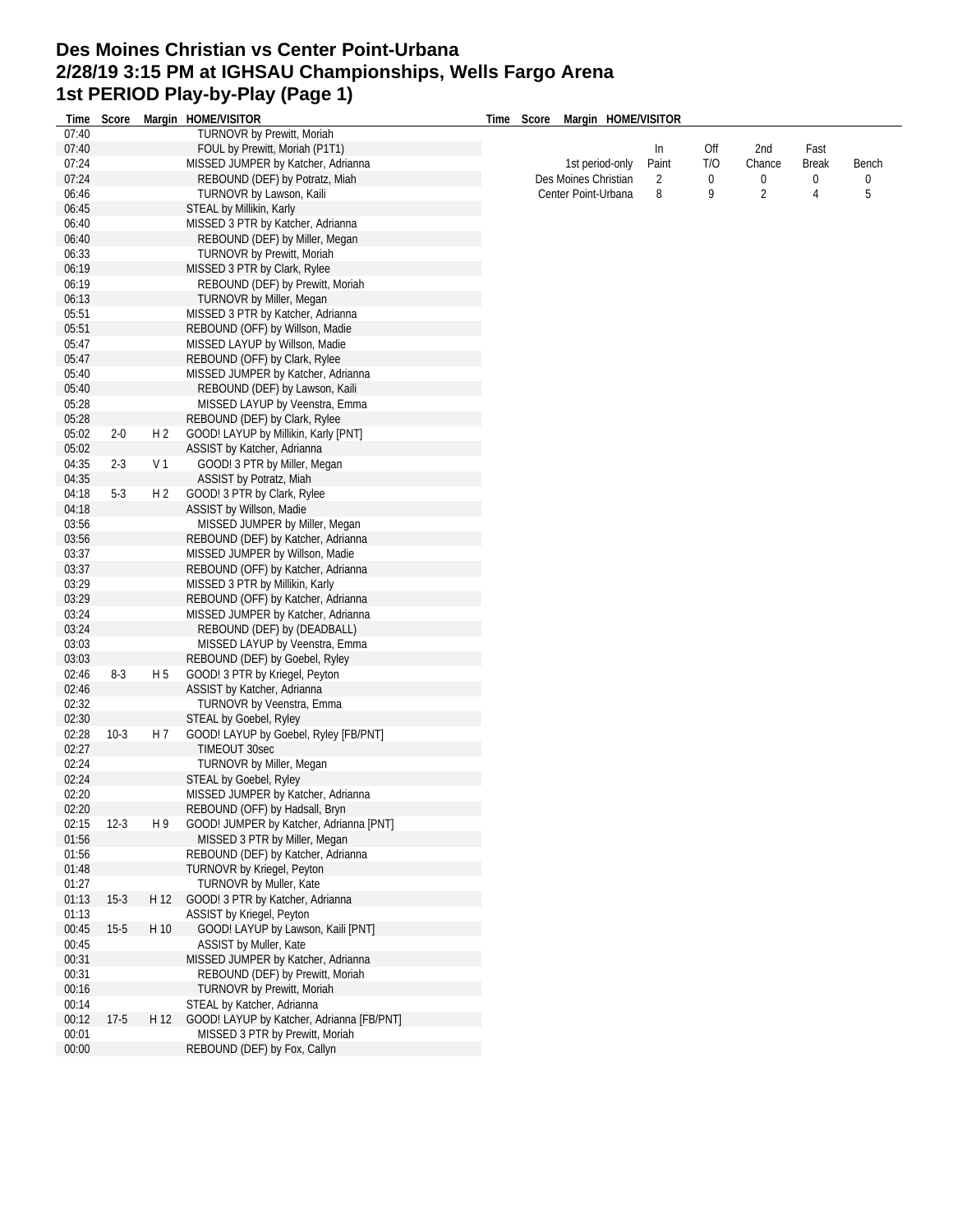## **Des Moines Christian vs Center Point-Urbana 2/28/19 3:15 PM at IGHSAU Championships, Wells Fargo Arena 2nd PERIOD Play-by-Play (Page 1)**

|       |          |      | Time Score Margin HOME/VISITOR        | Time Score Margin HOME/VISITOR |            |     |        |              |                |   |
|-------|----------|------|---------------------------------------|--------------------------------|------------|-----|--------|--------------|----------------|---|
| 07:52 |          |      | FOUL by Willson, Madie (P1T1)         |                                |            |     |        |              |                |   |
| 07:40 |          |      | MISSED 3 PTR by Lawson, Kaili         |                                |            | ln  | Off    | 2nd          | Fast           |   |
| 07:40 |          |      | REBOUND (OFF) by Veenstra, Emma       | 2nd period-only                | Paint<br>2 | T/O | Chance | <b>Break</b> | Bench          |   |
| 07:35 | $17 - 7$ | H 10 | GOOD! LAYUP by Veenstra, Emma [PNT]   | Des Moines Christian           |            | 0   | 2      | 0            | 0              |   |
| 07:12 |          |      | MISSED JUMPER by Katcher, Adrianna    | Center Point-Urbana            |            | 4   | 4      | 0            | $\overline{7}$ | 4 |
| 07:12 |          |      | REBOUND (DEF) by Veenstra, Emma       |                                |            |     |        |              |                |   |
| 06:34 |          |      | MISSED 3 PTR by Potratz, Miah         |                                |            |     |        |              |                |   |
| 06:34 |          |      | REBOUND (DEF) by Millikin, Karly      |                                |            |     |        |              |                |   |
| 06:20 |          |      | TURNOVR by Fox, Callyn                |                                |            |     |        |              |                |   |
| 06:01 |          |      | MISSED LAYUP by Veenstra, Emma        |                                |            |     |        |              |                |   |
| 06:01 |          |      | REBOUND (DEF) by Katcher, Adrianna    |                                |            |     |        |              |                |   |
| 05:39 |          |      | MISSED JUMPER by Katcher, Adrianna    |                                |            |     |        |              |                |   |
| 05:39 |          |      | REBOUND (DEF) by Miller, Megan        |                                |            |     |        |              |                |   |
| 05:29 |          |      | TURNOVR by Lawson, Kaili              |                                |            |     |        |              |                |   |
| 05:28 |          |      | STEAL by Willson, Madie               |                                |            |     |        |              |                |   |
|       |          |      |                                       |                                |            |     |        |              |                |   |
| 05:23 |          |      | MISSED LAYUP by Fox, Callyn           |                                |            |     |        |              |                |   |
| 05:23 |          |      | REBOUND (DEF) by Miller, Megan        |                                |            |     |        |              |                |   |
| 04:50 |          |      | FOUL by Willson, Madie (P2T2)         |                                |            |     |        |              |                |   |
| 04:34 |          |      | MISSED JUMPER by Judisch, Maren       |                                |            |     |        |              |                |   |
| 04:34 |          |      | REBOUND (DEF) by Goebel, Ryley        |                                |            |     |        |              |                |   |
| 04:26 | $20 - 7$ | H 13 | GOOD! 3 PTR by Clark, Rylee [FB]      |                                |            |     |        |              |                |   |
| 04:26 |          |      | ASSIST by Goebel, Ryley               |                                |            |     |        |              |                |   |
| 04:15 |          |      | TURNOVR by Veenstra, Emma             |                                |            |     |        |              |                |   |
| 04:14 |          |      | STEAL by Goebel, Ryley                |                                |            |     |        |              |                |   |
| 04:11 | $22 - 7$ | H 15 | GOOD! LAYUP by Goebel, Ryley [FB/PNT] |                                |            |     |        |              |                |   |
| 04:02 |          |      | TURNOVR by Prewitt, Moriah            |                                |            |     |        |              |                |   |
| 04:02 |          |      | STEAL by Goebel, Ryley                |                                |            |     |        |              |                |   |
| 03:59 | $24 - 7$ | H 17 | GOOD! LAYUP by Goebel, Ryley [FB/PNT] |                                |            |     |        |              |                |   |
| 03:59 |          |      | TIMEOUT 30sec                         |                                |            |     |        |              |                |   |
| 03:50 |          |      | MISSED 3 PTR by Miller, Megan         |                                |            |     |        |              |                |   |
| 03:50 |          |      | REBOUND (DEF) by Millikin, Karly      |                                |            |     |        |              |                |   |
| 03:47 |          |      | FOUL by Prewitt, Moriah (P2T2)        |                                |            |     |        |              |                |   |
| 03:28 |          |      | MISSED LAYUP by Fox, Callyn           |                                |            |     |        |              |                |   |
| 03:28 |          |      | BLOCK by Lawson, Kaili                |                                |            |     |        |              |                |   |
| 03:27 |          |      | REBOUND (DEF) by Schlapkohl, Ellie    |                                |            |     |        |              |                |   |
| 03:26 |          |      | FOUL by Fox, Callyn (P1T3)            |                                |            |     |        |              |                |   |
| 03:11 |          |      | TURNOVR by Potratz, Miah              |                                |            |     |        |              |                |   |
| 03:10 |          |      | STEAL by Goebel, Ryley                |                                |            |     |        |              |                |   |
| 03:08 |          |      | <b>TURNOVR by Goebel, Ryley</b>       |                                |            |     |        |              |                |   |
| 02:56 |          |      | TURNOVR by Veenstra, Emma             |                                |            |     |        |              |                |   |
| 02:37 |          |      | MISSED JUMPER by Fox, Callyn          |                                |            |     |        |              |                |   |
| 02:37 |          |      | REBOUND (DEF) by Potratz, Miah        |                                |            |     |        |              |                |   |
| 02:36 |          |      | FOUL by Goebel, Ryley (P1T4)          |                                |            |     |        |              |                |   |
| 02:13 |          |      | TURNOVR by Potratz, Miah              |                                |            |     |        |              |                |   |
| 02:11 |          |      | STEAL by Clark, Rylee                 |                                |            |     |        |              |                |   |
| 02:06 |          |      | TURNOVR by Millikin, Karly            |                                |            |     |        |              |                |   |
| 01:54 |          |      | TURNOVR by Potratz, Miah              |                                |            |     |        |              |                |   |
| 01:53 |          |      | STEAL by Clark, Rylee                 |                                |            |     |        |              |                |   |
| 01:33 |          |      | MISSED 3 PTR by Katcher, Adrianna     |                                |            |     |        |              |                |   |
| 01:33 |          |      | REBOUND (DEF) by Muller, Kate         |                                |            |     |        |              |                |   |
| 01:21 |          |      | MISSED LAYUP by Prewitt, Moriah       |                                |            |     |        |              |                |   |
| 01:21 |          |      | REBOUND (DEF) by Clark, Rylee         |                                |            |     |        |              |                |   |
| 00:51 |          |      | MISSED JUMPER by Fox, Callyn          |                                |            |     |        |              |                |   |
| 00:51 |          |      | REBOUND (DEF) by Muller, Kate         |                                |            |     |        |              |                |   |
| 00:35 |          |      | MISSED JUMPER by Potratz, Miah        |                                |            |     |        |              |                |   |
| 00:35 |          |      | BLOCK by Katcher, Adrianna            |                                |            |     |        |              |                |   |
| 00:32 |          |      | REBOUND (OFF) by Lawson, Kaili        |                                |            |     |        |              |                |   |
| 00:29 |          |      | MISSED 3 PTR by Muller, Kate          |                                |            |     |        |              |                |   |
| 00:29 |          |      | REBOUND (DEF) by Clark, Rylee         |                                |            |     |        |              |                |   |
| 00:02 |          |      | MISSED 3 PTR by Millikin, Karly       |                                |            |     |        |              |                |   |
| 00:02 |          |      | REBOUND (OFF) by Katcher, Adrianna    |                                |            |     |        |              |                |   |
| 00:01 |          |      | MISSED JUMPER by Katcher, Adrianna    |                                |            |     |        |              |                |   |
| 00:00 |          |      | REBOUND (DEF) by (DEADBALL)           |                                |            |     |        |              |                |   |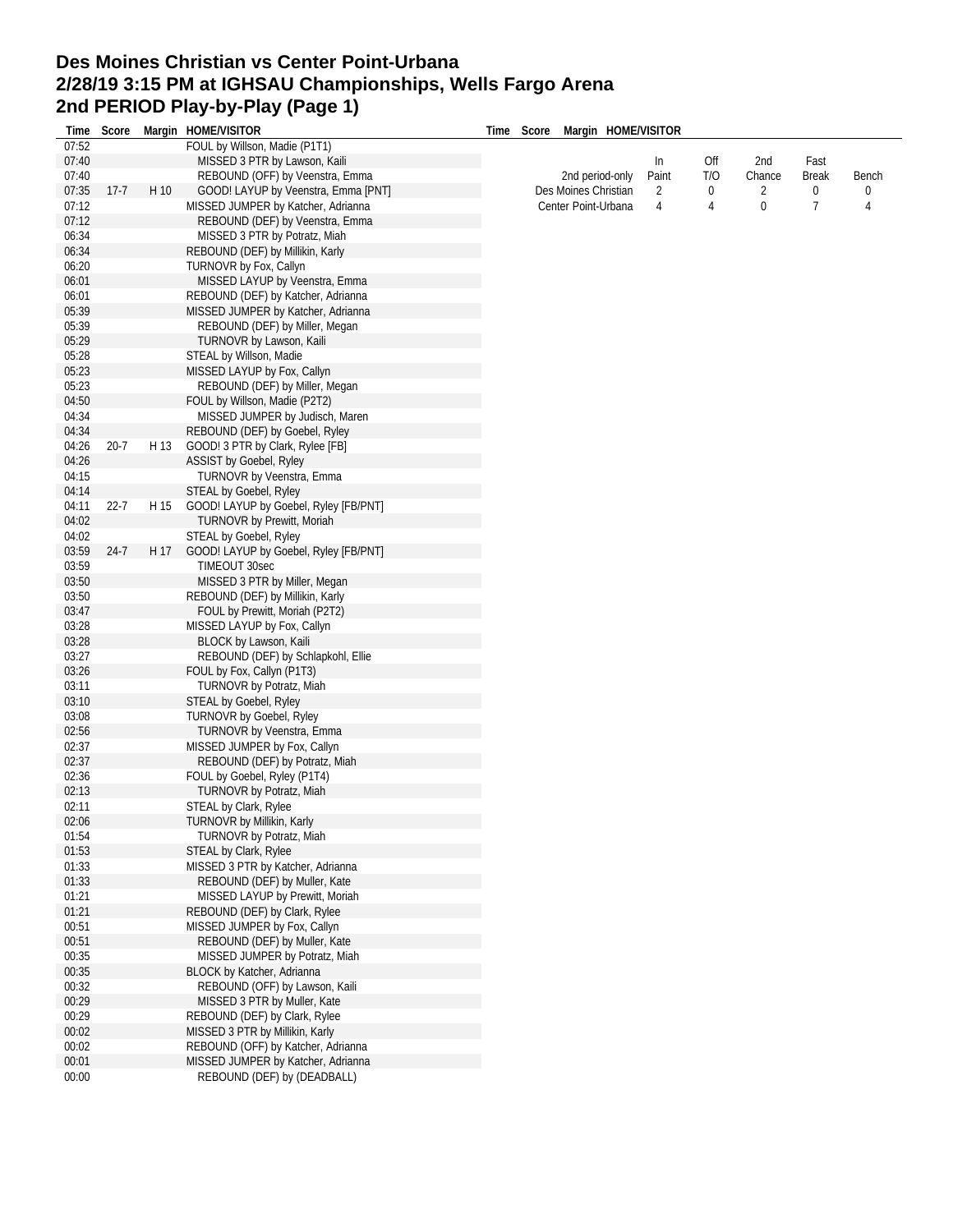## **Des Moines Christian vs Center Point-Urbana 2/28/19 3:15 PM at IGHSAU Championships, Wells Fargo Arena 3rd PERIOD Play-by-Play (Page 1)**

| Time  | Score     |      | Margin HOME/VISITOR                                           | Time Score | Margin HOME/VISITOR  |       |                |        |              |                |
|-------|-----------|------|---------------------------------------------------------------|------------|----------------------|-------|----------------|--------|--------------|----------------|
| 07:52 | $27 - 7$  | H 20 | GOOD! 3 PTR by Willson, Madie                                 |            |                      |       |                |        |              |                |
| 07:35 | $27-9$    | H 18 | GOOD! JUMPER by Miller, Megan [PNT]                           |            |                      | In    | Off            | 2nd    | Fast         |                |
| 07:15 |           |      | TIMEOUT 30sec                                                 |            | 3rd period-only      | Paint | T/O            | Chance | <b>Break</b> | Bench          |
| 07:00 |           |      | MISSED LAYUP by Fox, Callyn                                   |            | Des Moines Christian | 4     | 2              | 2      | 0            | $\mathbf{0}$   |
| 07:00 |           |      | BLOCK by Lawson, Kaili                                        |            | Center Point-Urbana  | 4     | $\overline{7}$ | 4      | 0            | $\overline{7}$ |
| 06:59 |           |      | REBOUND (DEF) by Veenstra, Emma                               |            |                      |       |                |        |              |                |
| 06:50 |           |      | MISSED 3 PTR by Potratz, Miah                                 |            |                      |       |                |        |              |                |
| 06:48 |           |      | REBOUND (DEF) by Willson, Madie                               |            |                      |       |                |        |              |                |
| 06:42 |           |      | MISSED 3 PTR by Katcher, Adrianna                             |            |                      |       |                |        |              |                |
| 06:42 |           |      | REBOUND (DEF) by Prewitt, Moriah                              |            |                      |       |                |        |              |                |
| 06:30 |           |      | MISSED 3 PTR by Potratz, Miah                                 |            |                      |       |                |        |              |                |
| 06:30 |           |      | REBOUND (OFF) by Veenstra, Emma                               |            |                      |       |                |        |              |                |
| 06:14 |           |      | TURNOVR by Potratz, Miah                                      |            |                      |       |                |        |              |                |
| 06:05 |           |      | MISSED LAYUP by Fox, Callyn                                   |            |                      |       |                |        |              |                |
| 06:05 |           |      | BLOCK by Lawson, Kaili                                        |            |                      |       |                |        |              |                |
| 06:03 |           |      | REBOUND (OFF) by Clark, Rylee                                 |            |                      |       |                |        |              |                |
| 05:52 | $29-9$    | H 20 | GOOD! JUMPER by Fox, Callyn                                   |            |                      |       |                |        |              |                |
| 05:52 |           |      | ASSIST by Katcher, Adrianna                                   |            |                      |       |                |        |              |                |
| 05:36 |           |      | MISSED 3 PTR by Prewitt, Moriah                               |            |                      |       |                |        |              |                |
| 05:36 |           |      | REBOUND (DEF) by Fox, Callyn                                  |            |                      |       |                |        |              |                |
| 05:26 | $31-9$    | H 22 | GOOD! LAYUP by Katcher, Adrianna [PNT]                        |            |                      |       |                |        |              |                |
| 04:45 |           |      | TURNOVR by Potratz, Miah                                      |            |                      |       |                |        |              |                |
| 04:44 |           |      | STEAL by Willson, Madie                                       |            |                      |       |                |        |              |                |
| 04:35 | 34-9      | H 25 | GOOD! 3 PTR by Clark, Rylee                                   |            |                      |       |                |        |              |                |
| 04:35 |           |      | ASSIST by Millikin, Karly                                     |            |                      |       |                |        |              |                |
| 04:13 | $34-12$   | H 22 | GOOD! 3 PTR by Potratz, Miah                                  |            |                      |       |                |        |              |                |
| 04:13 |           |      | ASSIST by Miller, Megan                                       |            |                      |       |                |        |              |                |
| 03:46 |           |      | MISSED JUMPER by Fox, Callyn                                  |            |                      |       |                |        |              |                |
| 03:46 |           |      | REBOUND (OFF) by Katcher, Adrianna                            |            |                      |       |                |        |              |                |
| 03:43 |           |      | TURNOVR by Clark, Rylee                                       |            |                      |       |                |        |              |                |
| 03:37 |           |      | TURNOVR by Veenstra, Emma                                     |            |                      |       |                |        |              |                |
| 03:36 |           |      | STEAL by Goebel, Ryley                                        |            |                      |       |                |        |              |                |
| 03:28 | $36 - 12$ | H 24 | GOOD! LAYUP by Goebel, Ryley [PNT]                            |            |                      |       |                |        |              |                |
| 03:28 |           |      | ASSIST by Katcher, Adrianna                                   |            |                      |       |                |        |              |                |
| 03:10 | $36 - 15$ | H 21 | GOOD! 3 PTR by Potratz, Miah                                  |            |                      |       |                |        |              |                |
| 03:10 |           |      | ASSIST by Veenstra, Emma                                      |            |                      |       |                |        |              |                |
| 02:48 |           |      | MISSED 3 PTR by Kriegel, Peyton                               |            |                      |       |                |        |              |                |
| 02:48 |           |      | REBOUND (DEF) by Lawson, Kaili                                |            |                      |       |                |        |              |                |
| 02:34 |           |      | TURNOVR by (TEAM)                                             |            |                      |       |                |        |              |                |
| 02:15 |           |      | TURNOVR by Fox, Callyn                                        |            |                      |       |                |        |              |                |
| 02:14 |           |      | STEAL by Prewitt, Moriah                                      |            |                      |       |                |        |              |                |
| 02:04 |           |      | MISSED 3 PTR by Potratz, Miah                                 |            |                      |       |                |        |              |                |
| 02:04 |           |      | REBOUND (OFF) by Veenstra, Emma                               |            |                      |       |                |        |              |                |
| 01:59 | $36-17$   | H 19 | GOOD! LAYUP by Veenstra, Emma [PNT]                           |            |                      |       |                |        |              |                |
| 01:40 |           |      | MISSED 3 PTR by Clark, Rylee                                  |            |                      |       |                |        |              |                |
| 01:40 |           |      | REBOUND (OFF) by Goebel, Ryley                                |            |                      |       |                |        |              |                |
| 01:36 | 38-17     | H 21 | GOOD! JUMPER by Hadsall, Bryn                                 |            |                      |       |                |        |              |                |
| 01:36 |           |      | ASSIST by Goebel, Ryley                                       |            |                      |       |                |        |              |                |
| 01:24 |           |      | TURNOVR by Veenstra, Emma                                     |            |                      |       |                |        |              |                |
| 01:09 |           |      | TURNOVR by Hadsall, Bryn                                      |            |                      |       |                |        |              |                |
| 01:08 |           |      | STEAL by Veenstra, Emma                                       |            |                      |       |                |        |              |                |
|       |           |      |                                                               |            |                      |       |                |        |              |                |
| 01:03 |           |      | MISSED 3 PTR by Schlapkohl, Ellie                             |            |                      |       |                |        |              |                |
| 01:03 |           |      | REBOUND (DEF) by Goebel, Ryley                                |            |                      |       |                |        |              |                |
| 00:46 |           |      | MISSED JUMPER by Fox, Callyn                                  |            |                      |       |                |        |              |                |
| 00:46 |           |      | REBOUND (DEF) by Muller, Kate<br>GOOD! 3 PTR by Lawson, Kaili |            |                      |       |                |        |              |                |
| 00:37 | 38-20     | H 18 |                                                               |            |                      |       |                |        |              |                |
| 00:37 |           |      | ASSIST by Veenstra, Emma                                      |            |                      |       |                |        |              |                |
| 00:16 | 41-20     | H 21 | GOOD! 3 PTR by Kriegel, Peyton                                |            |                      |       |                |        |              |                |
| 00:16 |           |      | ASSIST by Goebel, Ryley                                       |            |                      |       |                |        |              |                |
| 00:02 |           |      | MISSED 3 PTR by Veenstra, Emma                                |            |                      |       |                |        |              |                |
| 00:02 |           |      | REBOUND (DEF) by (DEADBALL)                                   |            |                      |       |                |        |              |                |